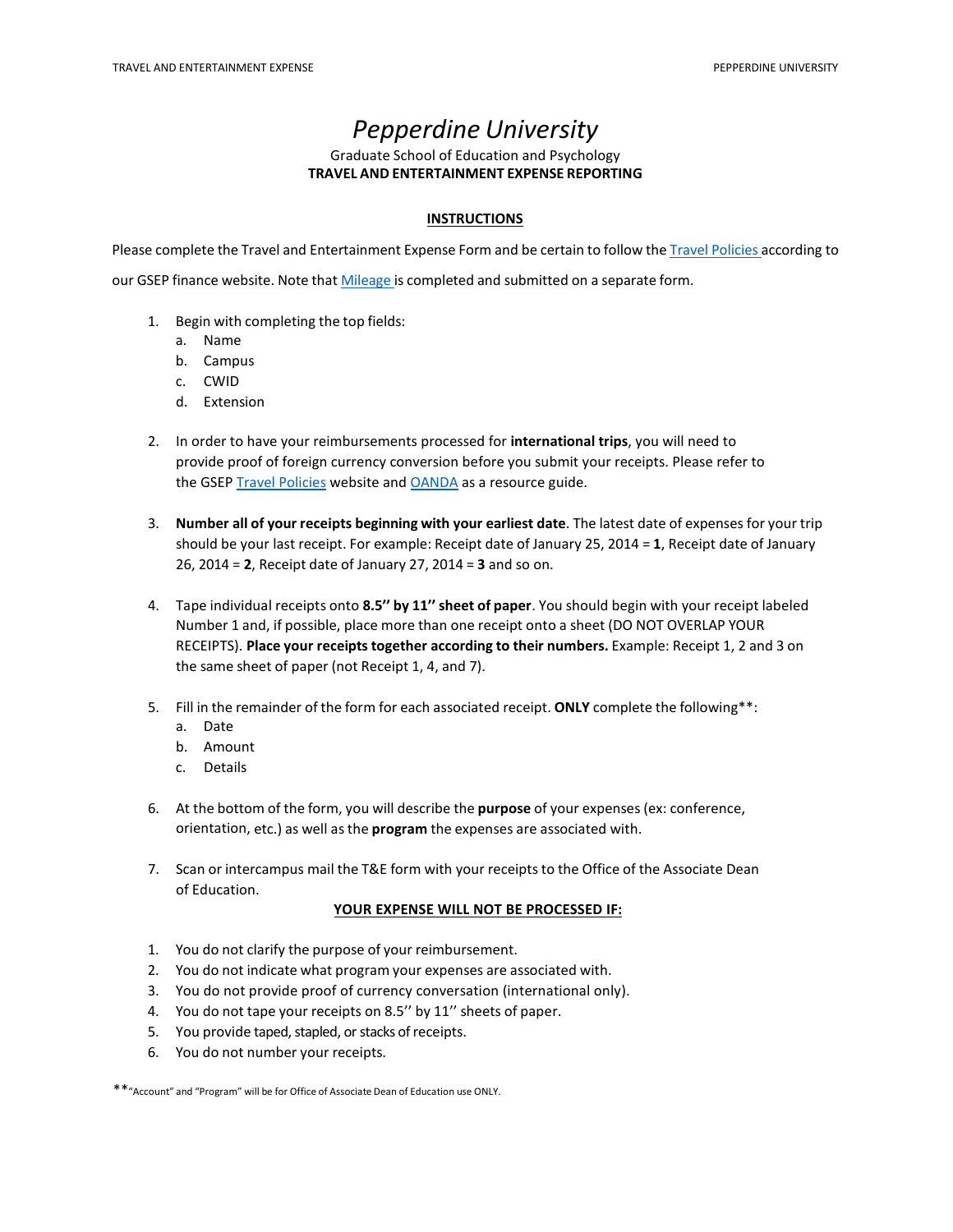# *Pepperdine University*

Graduate School of Education and Psychology **TRAVEL AND ENTERTAINMENT EXPENSE REPORTING** 

| NAME:   | CWID:  |  |
|---------|--------|--|
| CAMPUS: | PHONE. |  |

| <b>RECEIPT#</b>         | <b>DATE</b> | <b>AMOUNT</b> | <b>ACCOUNT</b> | <b>PROGRAM</b> | <b>DETAILS OF EXPENSE</b> |
|-------------------------|-------------|---------------|----------------|----------------|---------------------------|
| ${\bf 1}$               |             |               |                |                |                           |
| $\mathbf{2}$            |             |               |                |                |                           |
| $\mathbf{3}$            |             |               |                |                |                           |
| 4                       |             |               |                |                |                           |
| 5                       |             |               |                |                |                           |
| 6                       |             |               |                |                |                           |
| $\overline{\mathbf{z}}$ |             |               |                |                |                           |
| 8                       |             |               |                |                |                           |
| 9                       |             |               |                |                |                           |
| 10                      |             |               |                |                |                           |
| 11                      |             |               |                |                |                           |
| 12                      |             |               |                |                |                           |
| 13                      |             |               |                |                |                           |
| 14                      |             |               |                |                |                           |
| 15                      |             |               |                |                |                           |
|                         | TOTAL:      |               |                |                |                           |

NOTES / COMMENTS / PURPOSE:

\_\_\_\_\_\_\_\_\_\_\_\_\_\_\_\_\_\_\_\_\_\_\_\_\_\_\_\_\_\_\_\_\_\_\_\_\_\_\_\_\_\_\_\_\_\_\_\_\_\_\_\_\_\_\_\_\_\_\_\_\_\_\_\_\_\_\_\_\_\_\_\_\_\_\_\_\_\_\_\_\_\_\_\_\_\_\_\_\_\_\_\_\_\_\_\_\_\_\_\_\_\_\_\_\_\_\_\_\_\_\_\_\_\_\_ \_\_\_\_\_\_\_\_\_\_\_\_\_\_\_\_\_\_\_\_\_\_\_\_\_\_\_\_\_\_\_\_\_\_\_\_\_\_\_\_\_\_\_\_\_\_\_\_\_\_\_\_\_\_\_\_\_\_\_\_\_\_\_\_\_\_\_\_\_\_\_\_\_\_\_\_\_\_\_\_\_\_\_\_\_\_\_\_\_\_\_\_\_\_\_\_\_\_\_\_\_\_\_\_\_\_\_\_\_\_\_\_\_\_\_